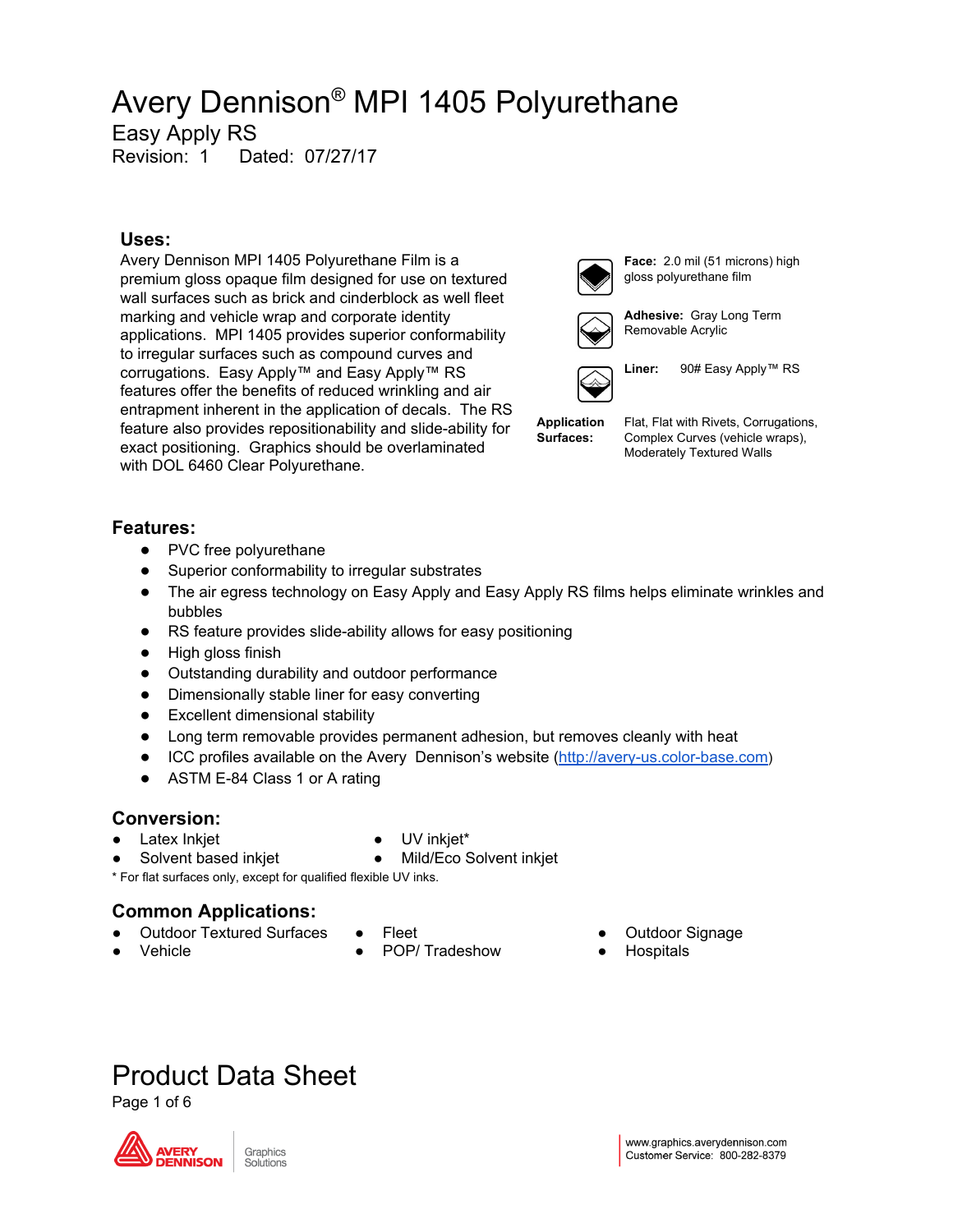Easy Apply RS<br>Revision: 1 Da

Dated: 07/27/17

### **Physical Characteristics:**

| Property                        | <b>Measurement</b>                                    | <b>Typical Value</b>                                                                                                                                                                                                    |
|---------------------------------|-------------------------------------------------------|-------------------------------------------------------------------------------------------------------------------------------------------------------------------------------------------------------------------------|
| Caliper, face                   |                                                       | $2.0$ mil (51 $\mu$ m)                                                                                                                                                                                                  |
| Caliper, adhesive               |                                                       | $1.0$ mil $(25 \mu m)$                                                                                                                                                                                                  |
| Dimensional stability           |                                                       | $<$ 0.015"(0.4mm)<br>Note: Ink loads in excess of 250% may cause increased shrinkage and/or increased initial<br>adhesion of the printed film                                                                           |
| Tensile at Yield                |                                                       | $4.0 - 8.0$ lb/in $(0.7 - 1.5$ kg/cm)                                                                                                                                                                                   |
| Elongation                      |                                                       | 200% min.                                                                                                                                                                                                               |
| Gloss                           | Hunter Gloss @ 60 degrees                             | 90                                                                                                                                                                                                                      |
| Adhesion:                       | 90# StaFlat RS<br>$15 \text{ min}$<br>24 hr<br>1 week | 2.0 lbs/in (350 N/m)<br>2.5 lbs/in (438 N/m)<br>3.5 lbs/in (613 N/m)                                                                                                                                                    |
| Flammability                    | Self Extinguishing                                    | ASTM E84 Class 1 or A rating                                                                                                                                                                                            |
| Shelf-Life                      |                                                       | 2 years from date of manufacture (when stored at the following<br>temperatures and humidity conditions 68°-77° F (20° - 25° C) and 50±5%<br>R.H.                                                                        |
| Durability                      | <b>Vertical Exposure</b>                              | Unprinted - 12 years (unwarranted)<br>Printed - Up to 6 years vertical / 3 years horizontal<br>Textured Surfaces 2 year indoor / 6-12 months outdoor. see<br>ICS Performance Guarantee for printer specific information |
| Min. Application<br>Temperature |                                                       | $50^{\circ}$ F (10 $^{\circ}$ C)                                                                                                                                                                                        |
| Service Temperature             |                                                       | -50° to 180°F (-45° to 82° C) (Reasonable range of temperatures which<br>would be expected under normal environmental conditions).                                                                                      |
| Chemical resistance             |                                                       | Resistant to most mild acids, alkalis, and salt solutions                                                                                                                                                               |

# Product Data Sheet

Page 2 of 6

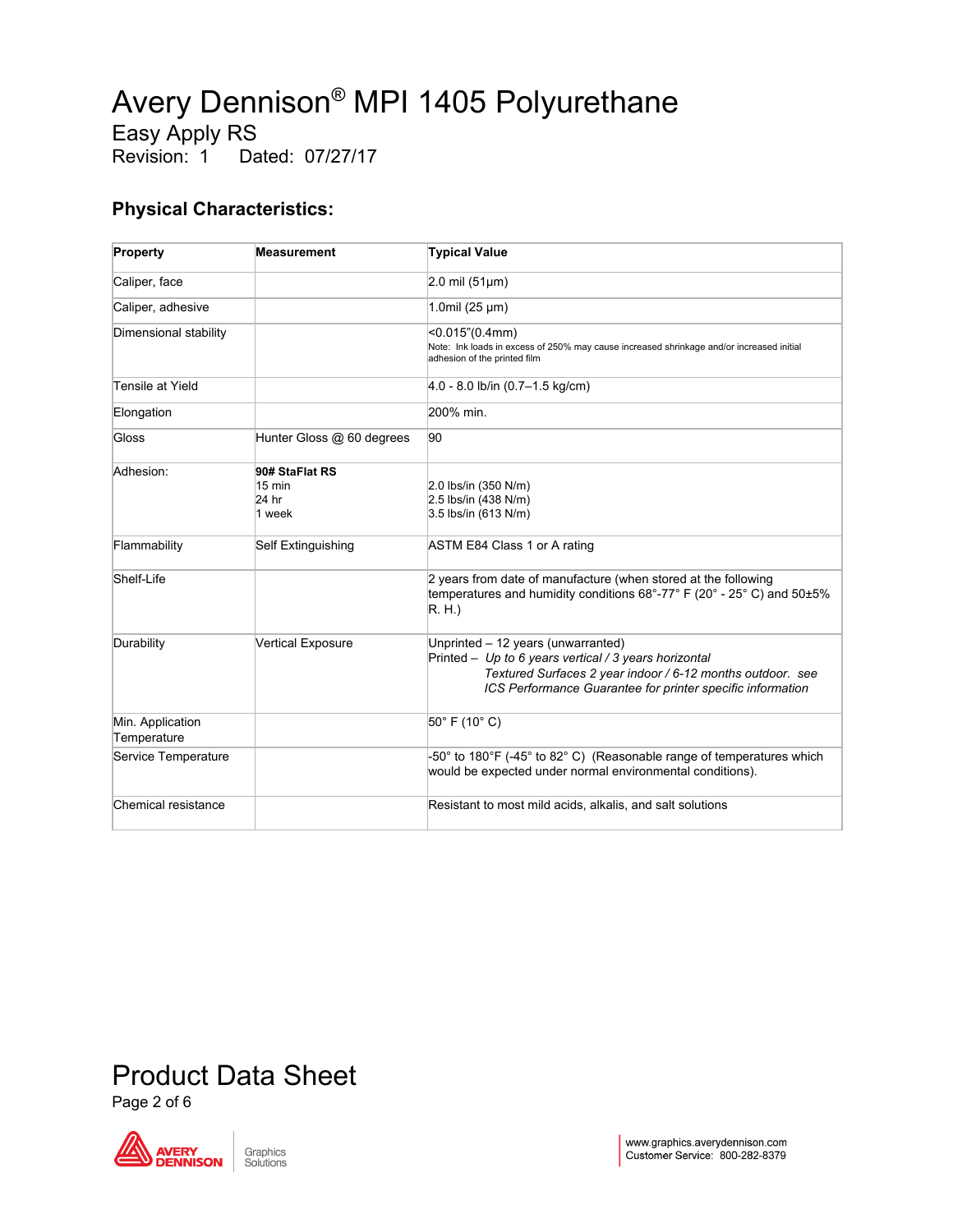### Avery Dennison ® MPI 1405 Polyurethane Easy Apply RS Revision: 1 Dated: 07/27/17

Data represents average values where applicable, and is not intended for specification purposes.

### **Warranty:**

This Warranty applies to the Product listed in this Data Sheet. All statements, technical information (including physical and chemical characteristics) and recommendations about Avery Dennison products are based upon tests believed to be reliable but do not constitute a guarantee or warranty. All Avery Dennison products are sold subject to the Purchaser's assent and agreement that Purchaser is responsible for, and has independently determined, the suitability of such products for its purposes or its customer's purposes. Avery Dennison products are warranted to be free from defects in material and workmanship (i) for two years from the date of manufacture, or (ii) from the date of manufacture until the expiration of the period stated on the specific Product Data Sheet in effect at the time of delivery.. Such time periods are subject in either case to the proper storing and application of said product, and the failure to properly store or apply the product, including without limitation the failure to follow any applicable Instructional Bulletin, negates any warranty. It is expressly agreed and understood that Avery Dennison's sole obligation and Purchaser's exclusive remedy under this warranty, under any other warranty, express or implied, or otherwise, shall be limited exclusively to: (a) repair or replacement of defective product without charge at Avery Dennison's plant or at the location of the product (at Avery Dennison's election), or (b) in the event repair or replacement are not commercially practical, a credit amount up to the price of the product taking into account the defect in the product in Avery Dennison's sole discretion.

THE WARRANTY EXPRESSLY SET FORTH ABOVE IS IN LIEU OF ANY OTHER WARRANTIES, EXPRESS OR IMPLIED, INCLUDING, BUT NOT LIMITED TO, ANY IMPLIED WARRANTIES OF MERCHANTABILITY, FITNESS FOR ANY PARTICULAR USE AND/OR NON-INFRINGEMENT. SELLER SPECIFICALLY DISCLAIMS AND EXCLUDES ALL OTHER SUCH WARRANTIES. NO WAIVER, ALTERATION, ADDITION OR MODIFICATION OF THE FOREGOING CONDITIONS SHALL BE VALID UNLESS MADE IN WRITING AND MANUALLY SIGNED BY AN OFFICER OF AVERY DENNISON.

AVERY DENNISON'S LIABILITY FOR DEFECTIVE PRODUCTS SHALL NOT EXCEED THE PURCHASE PRICE PAID THEREFORE BY PURCHASER AND IN NO EVENT SHALL AVERY DENNISON BE RESPONSIBLE FOR ANY INCIDENTAL OR CONSEQUENTIAL DAMAGES WHETHER FORESEEABLE OR NOT, CAUSED BY DEFECTS IN SUCH PRODUCT, WHETHER SUCH DAMAGE OCCURS OR IS DISCOVERED BEFORE OR AFTER REPLACEMENT OR CREDIT, AND WHETHER OR NOT SUCH DAMAGE IS CAUSED BY AVERY DENNISON'S NEGLIGENCE.

All sales and contracts for sale of Products are subject to Purchaser's assent and agreement to this Warranty. Avery Dennison hereby objects to any terms or conditions contained in any purchase order or other communication of any kind from the Purchaser that is conflicting, inconsistent or additional to this Agreement.

### **Related Documents:**

The following Avery Dennison literature will provide complete information to the user for proper application, storage, and other requirements and is available upon request from your Avery Dennison representative or from the Avery Dennison website [\(www.graphics.averydennison.com](http://www.graphics.averydennison.com/)).

### **AWARNING**

**Failure to install the film in full compliance with Avery Dennison's installation instructions may result in personal injury or property damage. Read and follow all instructions when installing the film.**

### Product Data Sheet

Page 3 of 6

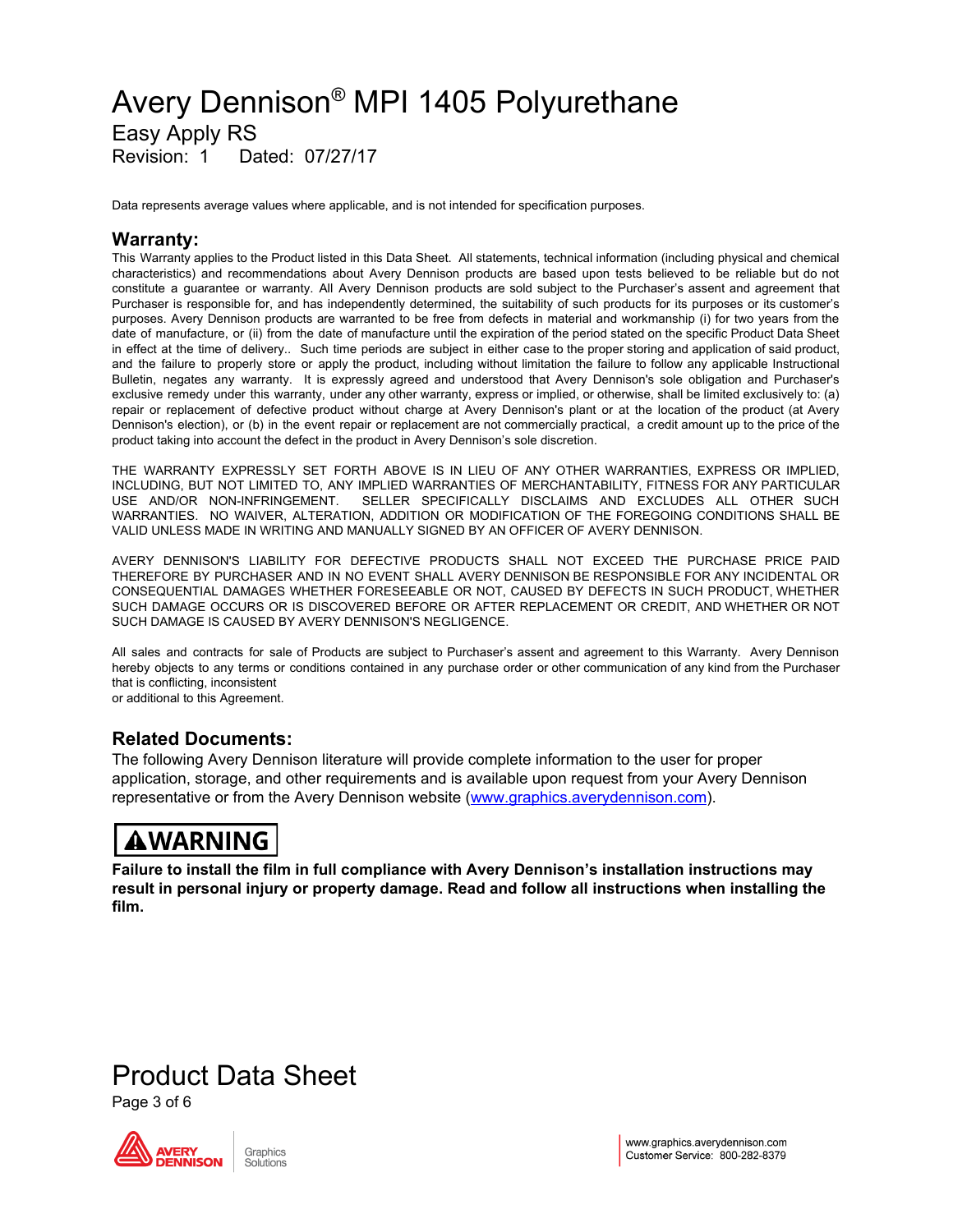Easy Apply RS

Revision: 1 Dated: 07/27/17

| <b>Document Title</b>                                                   | <b>Reference Number</b>      |
|-------------------------------------------------------------------------|------------------------------|
| Substrate Cleaning and Preparation                                      | Instructional Bulletin #1.10 |
| Storage, Maintenance, and Cleaning of PVC Films                         | Instructional Bulletin #1.20 |
| Warranty of Avery Dennison Films                                        | Instructional Bulletin #1.30 |
| Application of Avery Dennison SuperCast Films on Irregular Substrates   | Instructional Bulletin #4.07 |
| Multi Purpose Ink Jet OEM Qualification Matrix, Durability Reference, & | Instructional Bulletin #5.80 |
| <b>Troubleshooting Guide</b>                                            |                              |
| <b>Premask Recommendations</b>                                          | Instructional Bulletin #5.50 |
| Removal Instructions                                                    | Instructional Bulletin #4.10 |
| <b>Wall Graphics</b>                                                    | Instructional Bulletin #6.50 |

### **Application:**

Avery Dennison MPI 1405 Series is designed for application onto solid surfaces such as passenger vehicles, buses, trains, and watercraft. To ensure color consistency when wrapping a vehicle, ensure the material used is from one production lot # of material.

#### **Important Note: Never use a wet application method to apply this film.**

- Some slight color shift may occur between rolls or lots, therefore, minimizing the mixing of rolls/lots on a specific vehicle is encouraged. If multiple rolls are needed be sure to use only rolls from the same production lot.
- All vehicle substrates must be cleaned according to Avery Dennison recommended cleaning practices as outlined in IB # 1.10 "Substrate Cleaning and Preparation".
- See IB 4.07 "Application Avery Dennison SuperCast films on Irregular Substrates" for complete application recommendations. For cleaning and care recommendations see IB 1.50.
- See IB 6.50 "Printing, Processing and Application Instructions for Wall Graphics" for textured wall application recommendations.

Important Note: Only use Avery Dennison recommended cleaning products and solutions (noted in IB 1.50). Cleaning and maintenance products should conform to the following:

- Free from abrasive components
- Ideally pH balanced, thus not highly acidic or alkaline (pH level between 5 and 9)
- Free from alcohols (including isopropyl), acids, ammonia, chlorine, glycol ethers, harmful detergents, petroleum distillates, and phosphates

### **Unsuitable Uses:**

This Avery Dennison product is not designed or recommended for the following uses. Unsuitable applications or exposure conditions include:

- Graphics exposed to oil, harsh chemical, or gasoline vapors or spills
- Paint that is not thoroughly cured or dried
- Low surface energy substrates (i.e. Tedlar<sup>®</sup> coatings)
- Substrate surfaces that are not properly cleaned
- Painted substrates with poor paint-to-substrate, or paint-to-paint bond
- Film applied to non-Avery Dennison Films
- Watercraft below the static water line

# Product Data Sheet

Page 4 of 6

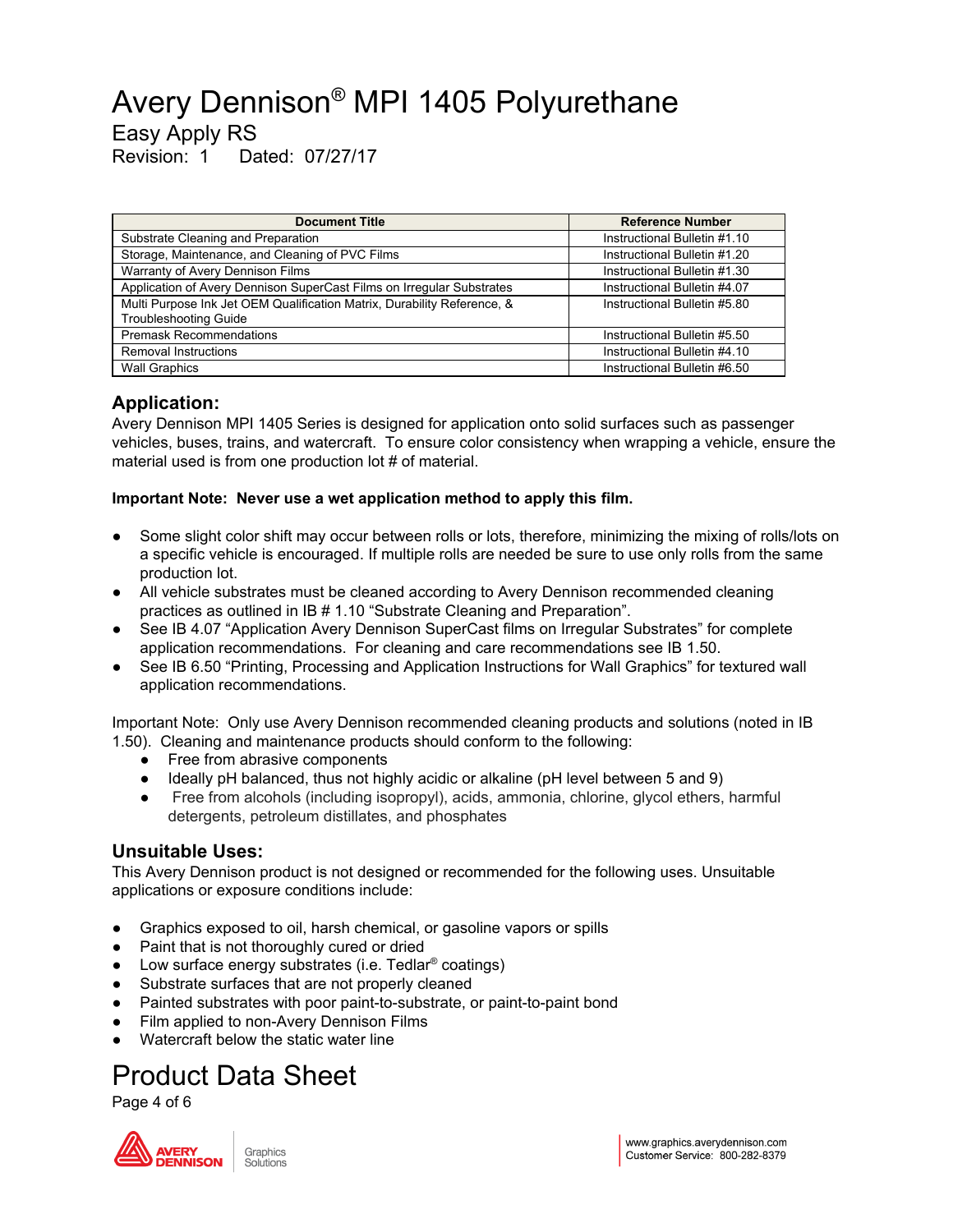Easy Apply RS

Revision: 1 Dated: 07/27/17

- Watercraft which are not edge sealed
- Non-OEM painted vehicles
- Graphic removal from paint with poor adhesion or existing graphics
- Graphics where application tape must adhere to liner
- Plotter cut text where the minimum size of the text or dimension of the object is less than 2 in (51 mm)

### **Elements that Affect Performance Life of a Graphic on Textured Surfaces**

- Improper Installation will result in poor adhesion, edge lift or curl
- Poor initial adhesion. Test prior to installation to ensure the film has sufficient adhesion to the textured surface.
- Exposure to water. Graphics exposed to water from rain, irrigation systems or other elements can trap water which will lead to loss of adhesion/lifting and mold.
- Recessed areas are susceptible to lift at elevated surface temperatures. In particular, surface temperatures above 135° F (57°C) may cause lifting in recessed areas such as mortar joints.
- Textured substrates with variations greater than 1/8" including mortar joints may experience lifting in these areas.
- For exterior textured masonry walls without an effective moisture barrier, water vapor can be transmitted from warmer, moister interior areas to the exterior surface. If a graphic is applied on such an exterior wall, freeze/thaw cycles can accelerate moisture transmission and allow moisture to be trapped between the graphic and the wall. If this occurs, the graphics may be susceptible to lifting and spalling may occur in or on the wall.
- Removal of graphics may cause damage to flawed substrates and paint, as well as textured wallboard or wallpaper.

### **Removability:**

The removability listed in the features section "Clean removability" means removable with less than 20% adhesive residue when using appropriate heat and chemical removal methods. See Instructional Bulletin 4.10 for removal instructions. Avery Dennison will reimburse a reasonable portion of extra removal costs, not to exceed the cost of the film used on the application.

**Avery Dennison does not warrant removability from the following substrates:**

- **● Surfaces with poor paint-to-substrate adhesion**
- **● Wallboard (painted or unpainted)**
- **● Pre existing graphics that must remain intact; damage to existing graphic when film is removed**
- **● Improperly cured paint**
- **● Oxidized or chalked substrates**
- **● Horizontally exposed outdoor applications (as defined in Instructional Bulletin 1.30).**
- **● Stainless Steel**

## Product Data Sheet

Page 5 of 6